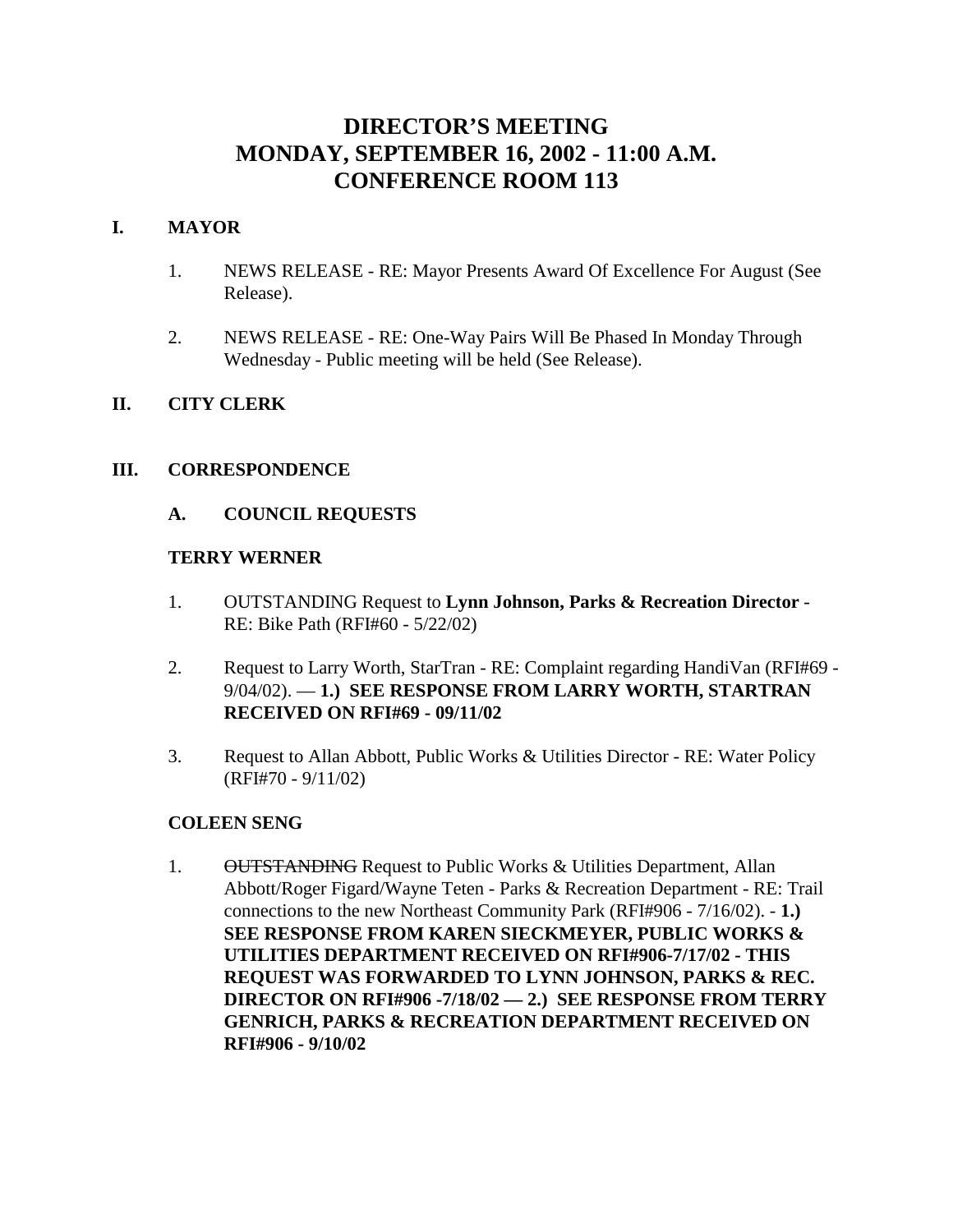- 2. OUTSTANDING Request to **Public Works & Utilities Department** RE: Bittersweet Antiques at 2215 N. Cotner Blvd. (RFI#908 - 8/21/02)
- 3. Request to Public Works & Utilities Department/Health Department RE: The alley behind 1611 N. 57<sup>th</sup> & 1601 N. 57<sup>th</sup> Street - standing water (RFI#910 -9/09/02

### **JONATHAN COOK**

- 1. OUTSTANDING Request to **Dana Roper, City Law Department** RE: Sidewalk out to curb (RFI#75 - 7/8/02)
- 2. OUTSTANDING Request to **Public Works & Utilities Department** RE: Intersection of  $33<sup>rd</sup>$  & "O" Streets (RFI#78 - 8/19/02)

#### **JON CAMP**

- 1. OUTSTANDING Request to Fire Chief Spadt RE: Ambulance Enterprise Fund (RFI#77 - 8/08/02). — **1.) SEE RESPONSE FROM FIRE CHIEF SPADT RECEIVED ON RFI#77 - 9/06/02**
- 2. Letter from Jon Camp to Jonathan Cook, Chair of Lincoln City Council, Bob Workman, Chair of Lancaster County Board and Bernie Heier, Chair of Lincoln-Lancaster Common - RE: Gas Tax Legislation (See Letter)

#### **KEN SVOBODA**

- 1. OUTSTANDING Request to **Diane Gonzolas, Citizen Information Center** RE: Patriot day expenses (RFI#11 - 8/28/02)
- 2. Request to Don Herz, Finance Director RE: Miscellaneous budget expenditures (RFI#12 - 9/03/02). — **1.) SEE RESPONSE FROM DON HERZ, FINANCE DIRECTOR RECEIVED ON RFI#12 - 9/11/02**

#### **GLENN FRIENDT**

1. Request to Fire Chief Mike Spadt/Don Herz, Finance Director/Steve Hubka, Budget Officer - RE: Fire Department Bond Issue (RFI#14 - 9/06/02)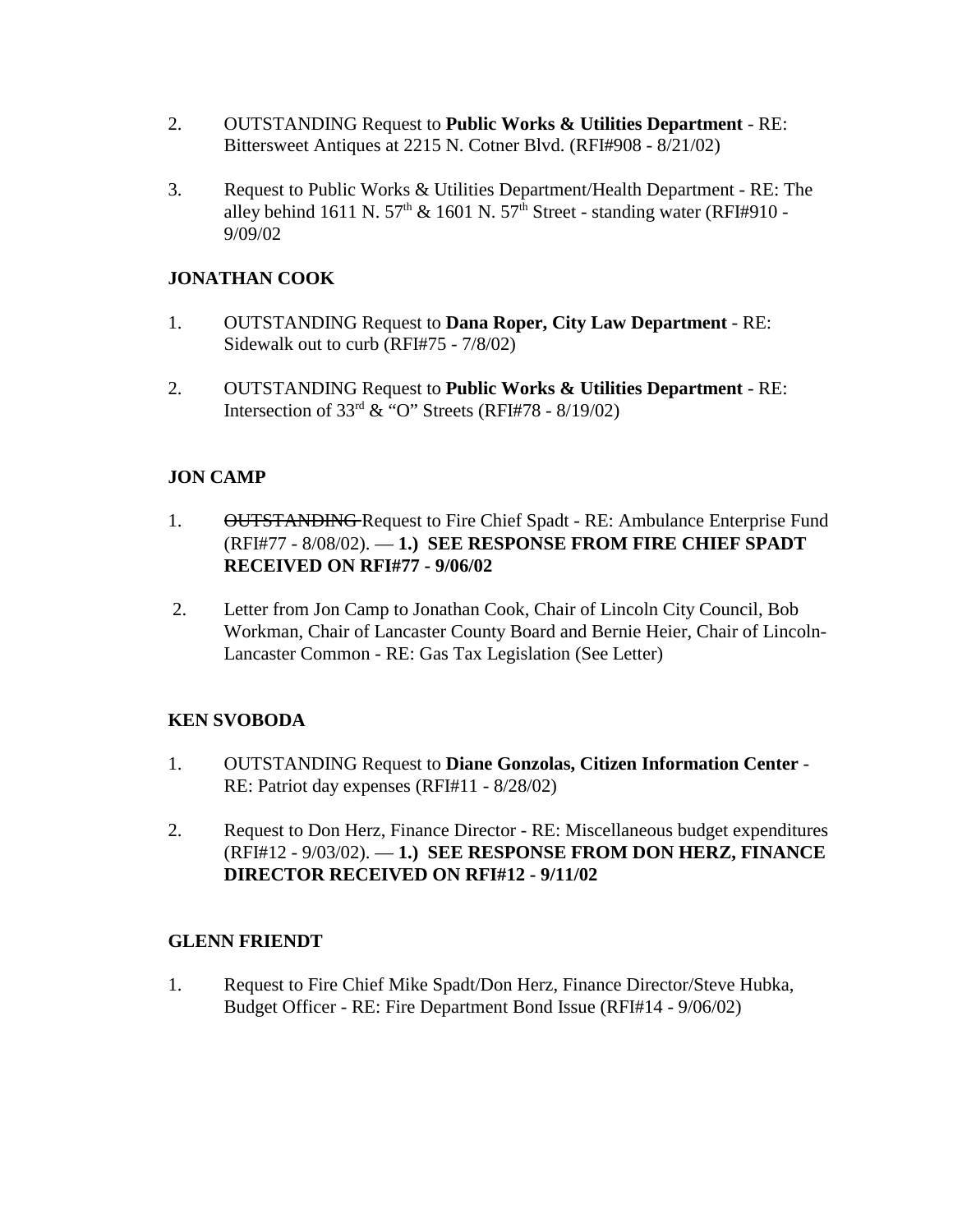### **B. DIRECTORS AND DEPARTMENT HEADS**

### **AUDITING**

 1. Letter & Report from Mark Leikam, City of Lincoln Keno Auditor - RE: The City Of Lincoln's Keno Operations As Conducted By Lincoln's Big Red Lottery Services LTD. - Summary of Keno Lottery Activity - Year Ended June 30, 2002 (With Independent Auditors' Report Thereon) (See Material).

#### **FINANCE/CITY TREASURER**

 1. Material from Don Herz, Finance Director & Melinda J. Jones, City Treasurer - RE: Resolution & Finance Department Treasurer Of Lincoln, Nebraska - Investments Purchased September 3 thru September 6, 2002 (See Material).

### **HEALTH DEPARTMENT**

- 1. NEWS RELEASE RE: Pfizer To Host Household Hazardous Waste Collection (See Release).
- 2. NEWS RELEASE RE: Civic Participation Is Taking Care Of The Environment Volunteers needed on Thursday, September 12<sup>th</sup> at Branched Oak Lake (See Release).

#### **PLANNING**

- 1. Annexation by Ordinance Effective Date: September 3, 2002 Ordinance No. 18056 - 123.31 Acres (includes 9/9/02 correction) - Note: Map corrected to include right-of-way in area of annexation. 09/09/02.
- 2. Material from Stephen Henrichsen RE: Frontier Road Annexation Information Request - Fact Sheet from Annexation #95010, approved by the City Council on May  $21^{st}$ , 1996 for the area in the vicinity of 66<sup>th</sup> and Old Cheney Road, which includes homes along Frontier Road, south of Old Cheney Road. (See Material).

### **PLANNING COMMISSION FINAL ACTION . . . . .**

1. Final Plat No. 02008 - Pine Lake Heights South 4<sup>th</sup> Addition (South 27<sup>th</sup> Street and Yankee Hill Road) Resolution No. PC-00763.

### **PUBLIC WORKS & UTILITIES DEPARTMENT**

1. Letter from James R. Visger to G'Nell Graham - RE: 84<sup>th</sup> Street Widening. Montello to Kathy Lane and Pioneers Blvd. from Pagoda Lane to near 86<sup>th</sup> Street. Response to Pagoda Pines Town Homes Association Letter of August 1, 2002 (See Letter).